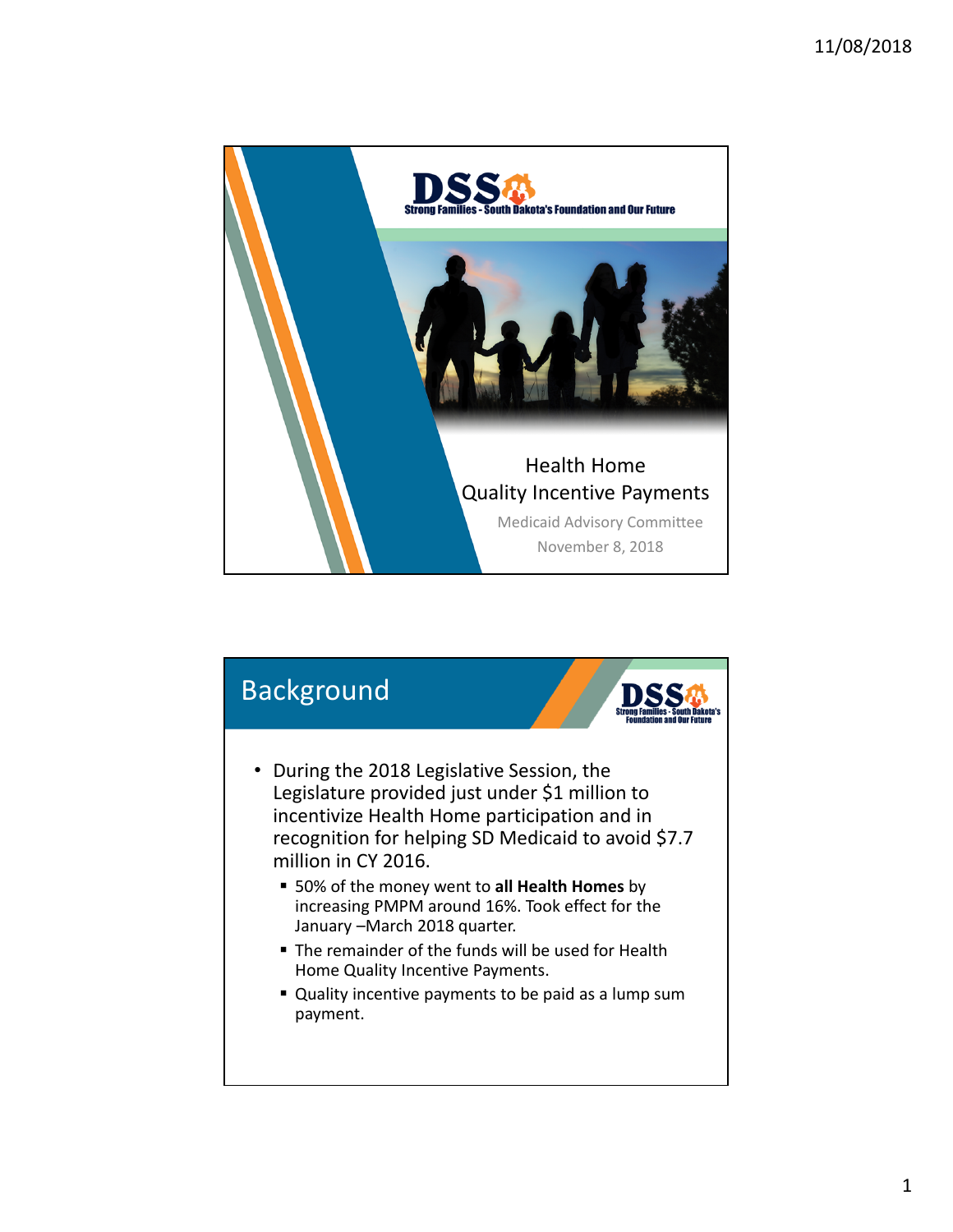

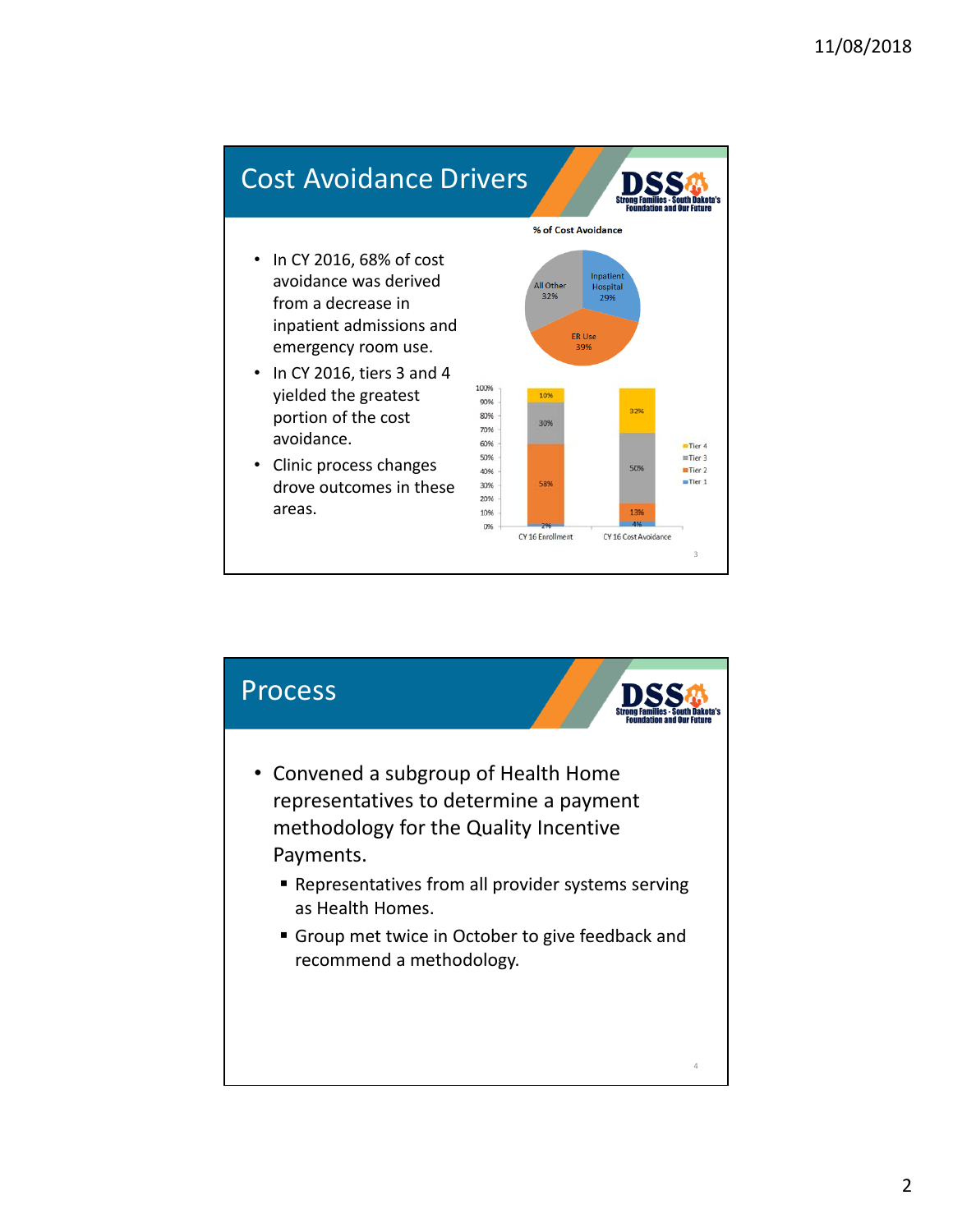

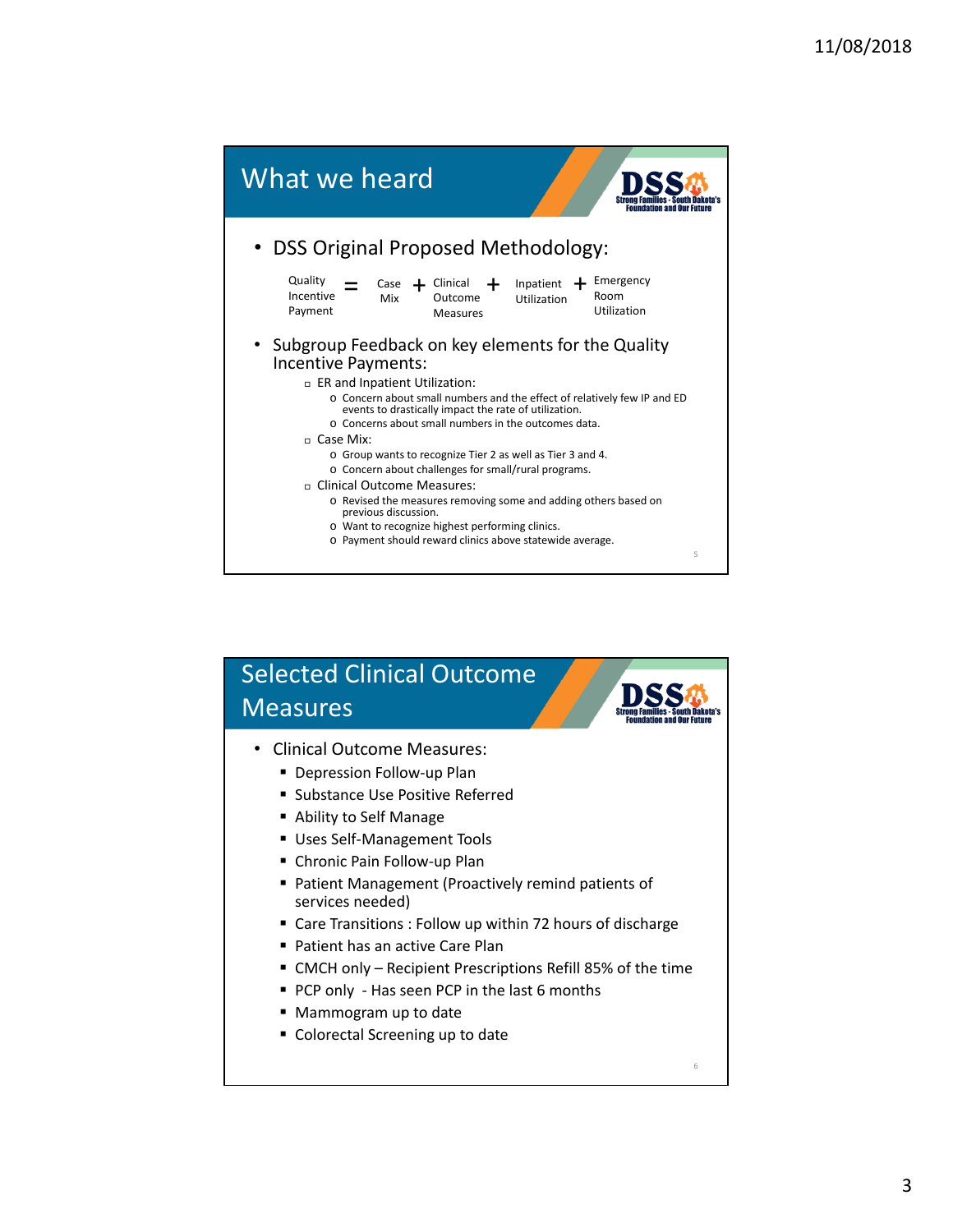| <b>Revised Methodology</b>                                                                                                                                                                                                                                                                                                                                                                                                                                                         |
|------------------------------------------------------------------------------------------------------------------------------------------------------------------------------------------------------------------------------------------------------------------------------------------------------------------------------------------------------------------------------------------------------------------------------------------------------------------------------------|
| Clinical<br>Clinical<br>Small<br>Outcome<br>Outcome<br>Quality<br>Clinic<br>Measures<br><b>Measures</b><br>Incentive<br>Caseload & Tier<br>Payment<br>Quartile<br>Payment<br>Payment<br>Payment                                                                                                                                                                                                                                                                                    |
| Revised key elements for payment:                                                                                                                                                                                                                                                                                                                                                                                                                                                  |
| <b>Case Mix</b> – Removed Case Mix Payment and added as a factor<br>to clinical outcome measures.<br><b>Small Clinic Payment</b> – Recognized clinics with average caseload<br>15 or fewer participants with a small clinic payment.<br>• Clinical Outcome Measures - Calculated overall quality score<br>based on clinic's standard deviation across all outcome<br>measures. Split into two components:<br>Quartile Payment: Recognizes clinics in the top half of the top<br>Π. |
| quartile (clinics above the statewide average) with \$2,500 and clinics<br>in the bottom half of the quartile with \$1,500.                                                                                                                                                                                                                                                                                                                                                        |
| Caseload and Tier Payment: Payment based on caseload size and tier<br>П.<br>to clinics above the statewide average.                                                                                                                                                                                                                                                                                                                                                                |
| <b>Inpatient/Emergency Room Utilization</b> – Removed due to data<br>concerns.                                                                                                                                                                                                                                                                                                                                                                                                     |
| 7                                                                                                                                                                                                                                                                                                                                                                                                                                                                                  |

| <b>Payment Model</b><br><b>Foundation and Our Future</b> |                |                  |                                |                                                                               |                                                                                                       |              |
|----------------------------------------------------------|----------------|------------------|--------------------------------|-------------------------------------------------------------------------------|-------------------------------------------------------------------------------------------------------|--------------|
| Clinic<br><b>Number</b>                                  | Caseload       | Quality<br>Score | <b>Small Clinic</b><br>Payment | <b>Clinical Outcome</b><br><b>Measures Quality</b><br><b>Quartile Payment</b> | <b>Clinical Quality</b><br>Outcome<br><b>Measures</b><br><b>Caseload &amp; Tier</b><br><b>Payment</b> | <b>Total</b> |
| 1                                                        | 4              | $\overline{2}$   | \$1,357.14                     | \$1,500.00                                                                    | \$1,045.50                                                                                            | \$3,902.64   |
| $\overline{2}$                                           | 28             | $\overline{1}$   |                                | \$1,500.00                                                                    | \$5,258.33                                                                                            | \$6,758.33   |
| 3                                                        | 9              | $-3$             | \$1,357.14                     |                                                                               |                                                                                                       | \$1,357.14   |
| 4                                                        | 16             | $\overline{1}$   |                                | \$1,500.00                                                                    | \$4,134.75                                                                                            | \$5,634.75   |
| 5                                                        | $\overline{7}$ | $\overline{2}$   | \$1,357.14                     | \$1,500.00                                                                    | \$1,350.75                                                                                            | \$4,207.89   |
| 6                                                        | 31             | $\bf{0}$         |                                |                                                                               |                                                                                                       | \$0.00       |
| 7                                                        | $\overline{2}$ | $\bf{0}$         | \$1,357.14                     |                                                                               |                                                                                                       | \$1,357.14   |
| 8                                                        | 13             | $\overline{1}$   | \$1,357.14                     | \$1,500.00                                                                    | \$3,144.58                                                                                            | \$6,001.73   |
| 9                                                        | 5              | 3                | \$1,357.14                     | \$2,500.00                                                                    | \$1,546.67                                                                                            | \$5,403.81   |
| 10                                                       | 39             | $\overline{3}$   |                                | \$2,500.00                                                                    | \$9,477.25                                                                                            | \$11,977.25  |
| 11                                                       | 40             | $\overline{c}$   |                                | \$1,500.00                                                                    | \$10,661.58                                                                                           | \$12,161.58  |
| 12                                                       | $\overline{7}$ | 4                | \$1,357.14                     | \$2,500.00                                                                    | \$1,217.17                                                                                            | \$5,074.31   |
| 13                                                       | 6              | $-1$             | \$1,357.14                     |                                                                               |                                                                                                       | \$1,357.14   |
| 14                                                       | $\mathbf{1}$   | $\mathbf{1}$     | \$1,357.14                     | \$1,500.00                                                                    | \$105.00                                                                                              | \$2,962.14   |
| 15                                                       | $\overline{1}$ | $\overline{2}$   | \$1,357.14                     | \$1,500,00                                                                    | \$138.50                                                                                              | \$2,995.64   |
| 16                                                       | 4              | $-1$             | \$1,357.14                     |                                                                               |                                                                                                       | \$1,357.14   |
| 17                                                       | 5              | $\mathbf{1}$     | \$1,357.14                     | \$1,500.00                                                                    | \$1,638.75                                                                                            | \$4,495.89   |
| 18                                                       | 15             | $-1$             | \$1,357.14                     |                                                                               |                                                                                                       | \$1,357.14   |
| 19                                                       | 41             | $-1$             |                                |                                                                               |                                                                                                       | \$0.00       |
| 20                                                       | $\overline{2}$ | 1                | \$1,357.14                     | \$1,500.00                                                                    | \$603.00                                                                                              | \$3,460.14   |